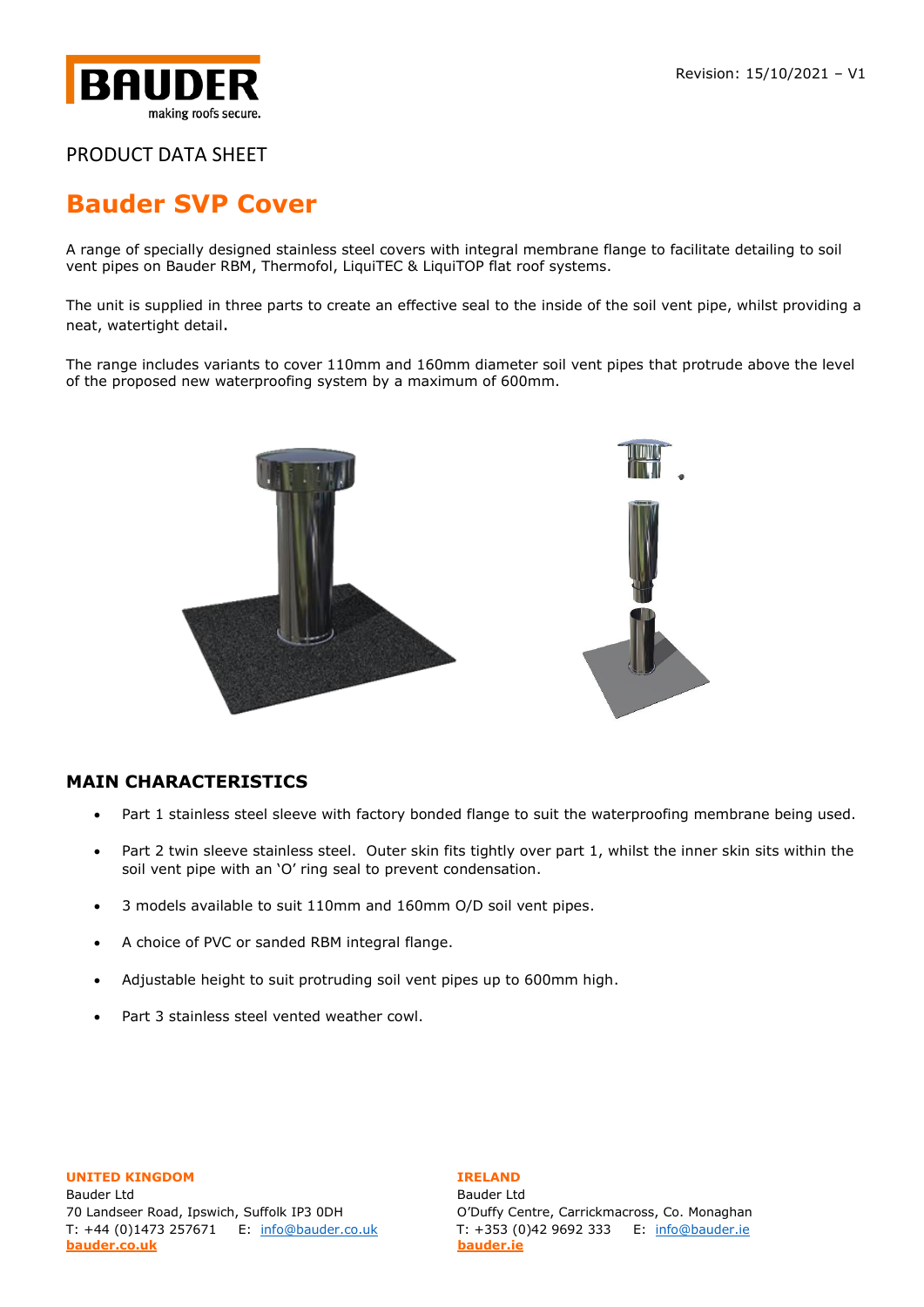

| <b>PRODUCT INFORMATION</b><br>(Refer to diagram below - All dimensions in mm) |                  |        |                                   |              |      |                          |            |
|-------------------------------------------------------------------------------|------------------|--------|-----------------------------------|--------------|------|--------------------------|------------|
| <b>Flange Material</b>                                                        | <b>Part Code</b> |        | <b>Product Dimensions</b><br>(mm) |              |      | <b>To Suit Vent Pipe</b> |            |
|                                                                               |                  | Part 2 | <b>O-Ring</b><br>Seal Dia.        | Part 1       | I/D  |                          | $O/D$ Max. |
|                                                                               |                  | A      | B                                 | $\mathsf{C}$ |      |                          | Е          |
|                                                                               |                  |        |                                   |              | Max. | Min.                     |            |
| <b>RBM</b>                                                                    | <b>RBM 110</b>   | 85     | 12                                | 125          | 109  | 87                       | 110        |
|                                                                               | <b>RBM 250</b>   | 90     | 8                                 | 250          | 106  | 92                       | 248        |
|                                                                               |                  |        | 10                                |              | 110  |                          |            |
|                                                                               | <b>RBM 160</b>   | 145    | 8                                 | 180          | 161  | 147                      | 165        |
| PVC - Dark Grey                                                               | <b>PVC 110</b>   | 85     | 12                                | 125          | 109  | 87                       | 119        |
|                                                                               | <b>PVC 250</b>   | 90     | 8                                 | 250          | 106  | 92                       | 248        |
|                                                                               |                  |        | 10                                |              | 110  |                          |            |
|                                                                               | <b>PVC 160</b>   | 145    | 8                                 | 180          | 161  | 147                      | 174        |



### **UNITED KINGDOM IRELAND**

Bauder Ltd **Bauder Ltd** 70 Landseer Road, Ipswich, Suffolk IP3 0DH O'Duffy Centre, Carrickmacross, Co. Monaghan T: +44 (0)1473 257671 E: [info@bauder.co.uk](mailto:info@bauder.co.uk) T: +353 (0)42 9692 333 E: [info@bauder.ie](mailto:info@bauder.ie) **[bauder.co.uk](http://www.bauder.co.uk/) [bauder.ie](http://www.bauder.ie/)**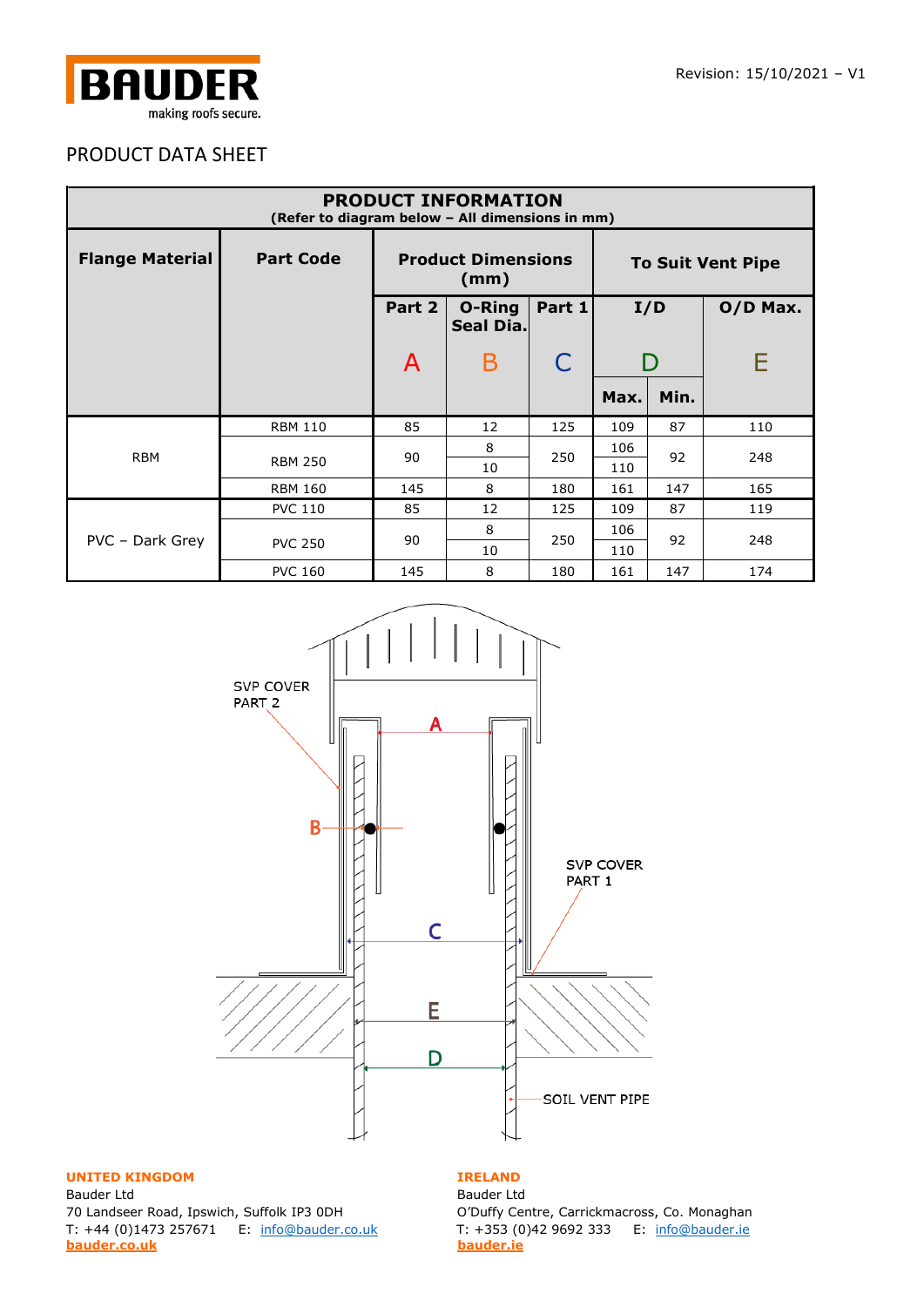

## **INSTALLATION INSTRUCTIONS**

The photographic sequence below shows how the SVP Cover is installed in a warm roof RBM system. Refer to Bauder detail drawings for correct installation into other systems.



Dress the AVCL up the soil vent pipe a minimum 20mm past the proposed insulation level.



Install the insulation, keeping it as tight as possible to the soil vent pipe.



Install the underlayer, ensuring that it laps with the AVCL and provides a watertight seal to the soil vent pipe.



Slide part 1 of the Bauder SVP Cover over the soil vent pipe, and fully bond the integral flange to the underlayer.

### **UNITED KINGDOM IRELAND**

Bauder Ltd Bauder Ltd 70 Landseer Road, Ipswich, Suffolk IP3 0DH Q'Duffy Centre, Carrickmacross, Co. Monaghan T: +44 (0)1473 257671 E: [info@bauder.co.uk](mailto:info@bauder.co.uk) T: +353 (0)42 9692 333 E: [info@bauder.ie](mailto:info@bauder.ie) **[bauder.co.uk](http://www.bauder.co.uk/) [bauder.ie](http://www.bauder.ie/)**